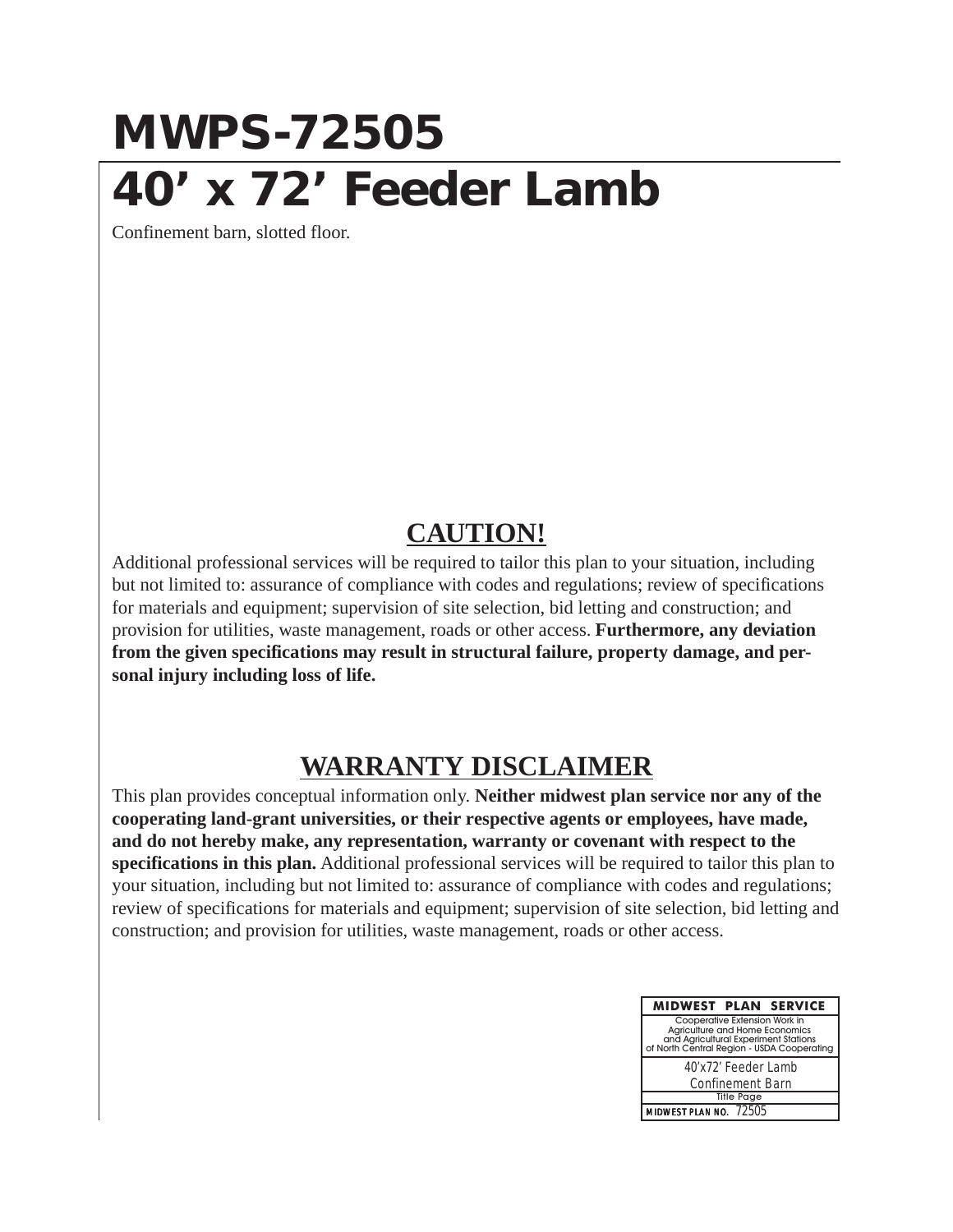MWPS Plan 72505

÷,

Group Pens on Expanded Metal Ploors<br>for a signal is for a 40 x 72 between the state in fection systems is well as two numer handling<br>filterior, systems is well as two mature handling<br>systems in a state in the state of the

 $\lambda = \lambda$ 

Building Space and Animal Cycles<br>
— The building is designed for 500 feeder lambs pre-<br>
is an Multiple lambing 4 schedules ofter maximum use<br>
is an Multiple lambing 4 schedules ofter maximum use<br>
of the facility. The floo

Feeding Management and y fed bunk continuous<br>down the center of the holiding provides three in-<br>down the center of the holiding provides three in-<br>ches of bunk space per lamb. It is assumed that<br>there will be hunt ted and

 $\bar{t}$ 



Alley Scraper, Barn Cleaner, Natural Ventilation PLAN A

Peats and Site<br>Pressure Preservative Traated (Southern<br>Pre or equiv.) Crossole-10 pcf. Pertur0.50<br>tof. ACA or CCA (Type A or B)-0.50 pcf refer-

Trusses, Headers, Top Girts<br>No. 1 or 1500 f machine rated (Doug Fir or<br>Southern Pine)

Wall Girts<br>2x6 No. 2 (Doug Fir or Southern Pine), Max.<br>Spacing: 32″

LUMBER SPECIFICATIONS, PLAN A

See MWPS-3, Sheep Housing<br>and Equipment Handbook, for<br>additional information.

Thusses (No. 1 Henn-Fir)<br>See Truss Page<br>Prosts Round vs Sawm)<br>Dhameter SA or ASAE Class 7, 4.8" Top<br>Dhameter

Alternate Lumber Specifications<br>2x6 Gins (No. 2 Hem-Fir) Max Spacing: 24"

Plywood Roof Sheathing<br>Use C-C Ext. unsanded

Lumber Specifications, Plan B<br>Roof Purfine and Stude<br>Construction Grade (Doug Fir, Southern<br>Pine or Hem Fir)



Shallow Pit, Tractor Scraped, Mechanical Ventilation **PLAN B** 

Stilla and Fauchi<br>Prince of the convenient (1964)<br>Prince of the convenient (1964)<br>DCF, Penta-O-40 DCF, ACC-O-26 DCF, ACA<br>P. CCA, Type And Branch and International<br>Presided against interest and turgus attack.<br>Texture degine

Physioad<br>Stding and Wall Lining and Celling—%" or<br>%" C-C Ext with Medium Density Overlay

**Trusses**<br>See Truss Page



 $\bar{\xi}$ 





A NORTH







Cross Section





Copyright © 1979 Midwest Plan Service. Ames. 14.50011

Section & Detail Indicator

 $\sqrt{2}$ 

 $\overline{\mathbb{R}}$ 

- Page No Where Detail is Found -

Detail

Section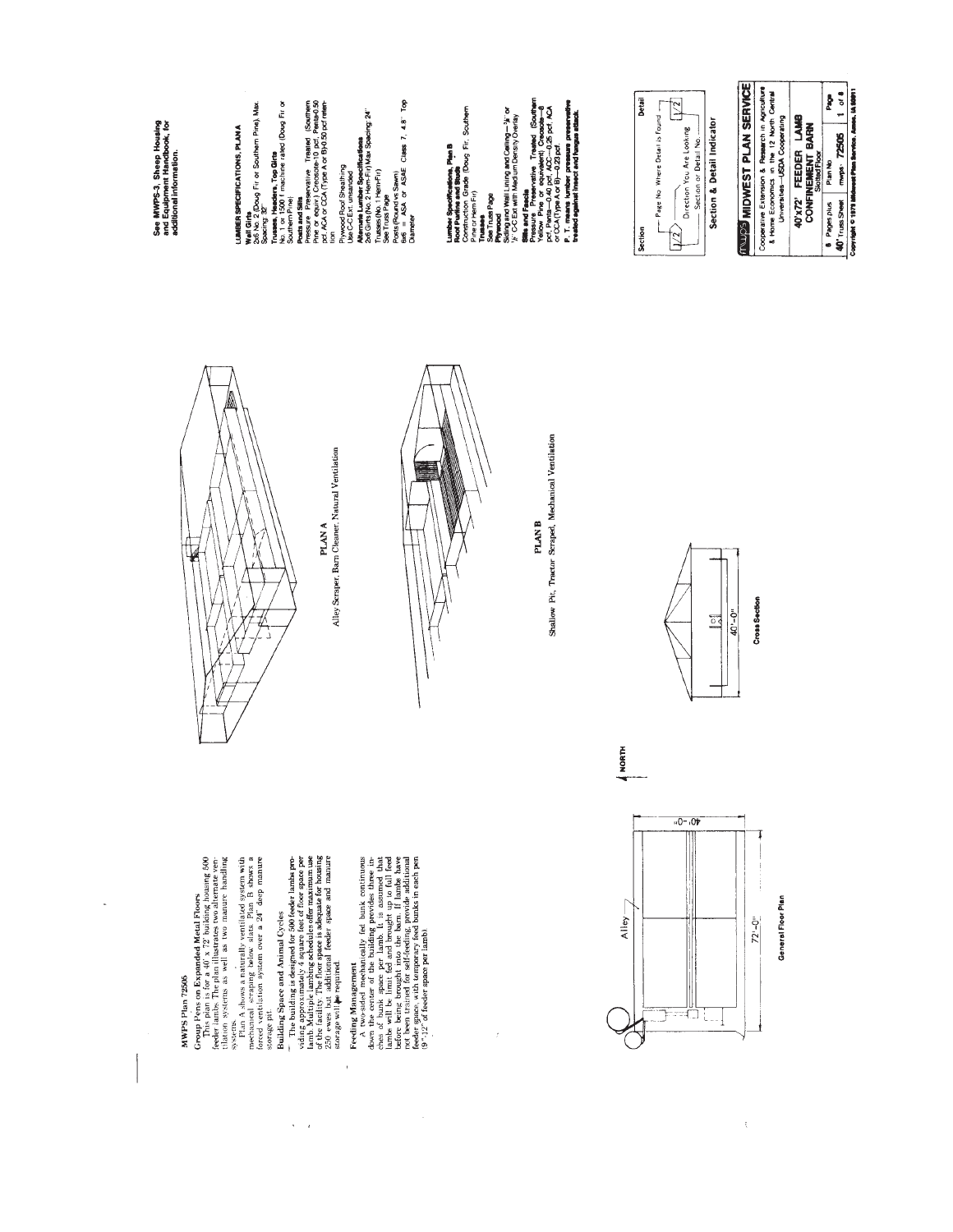

 $\bar{1}$ 

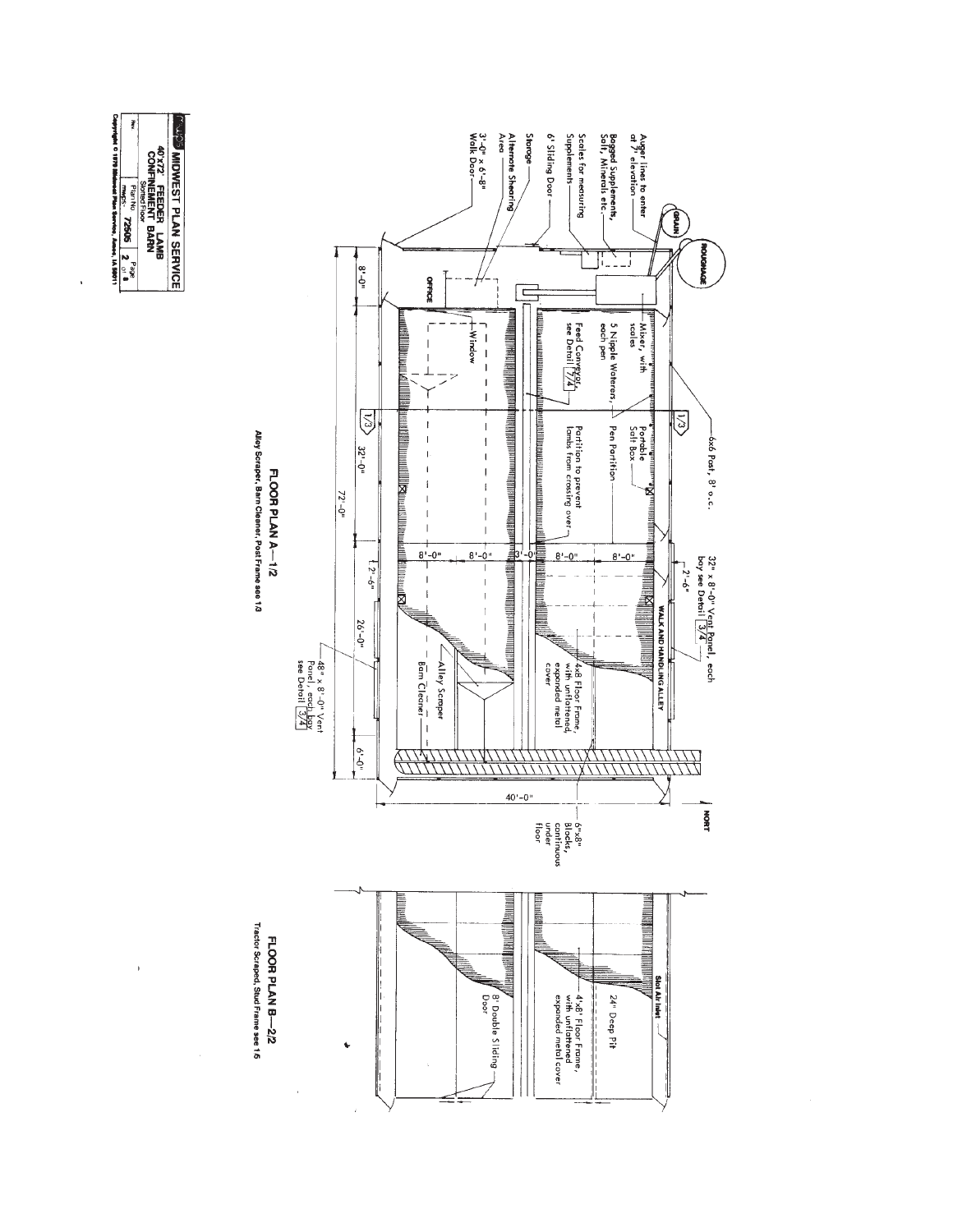



Alley scraper under slats, naturally ventilated CROSS SECTION A-1/3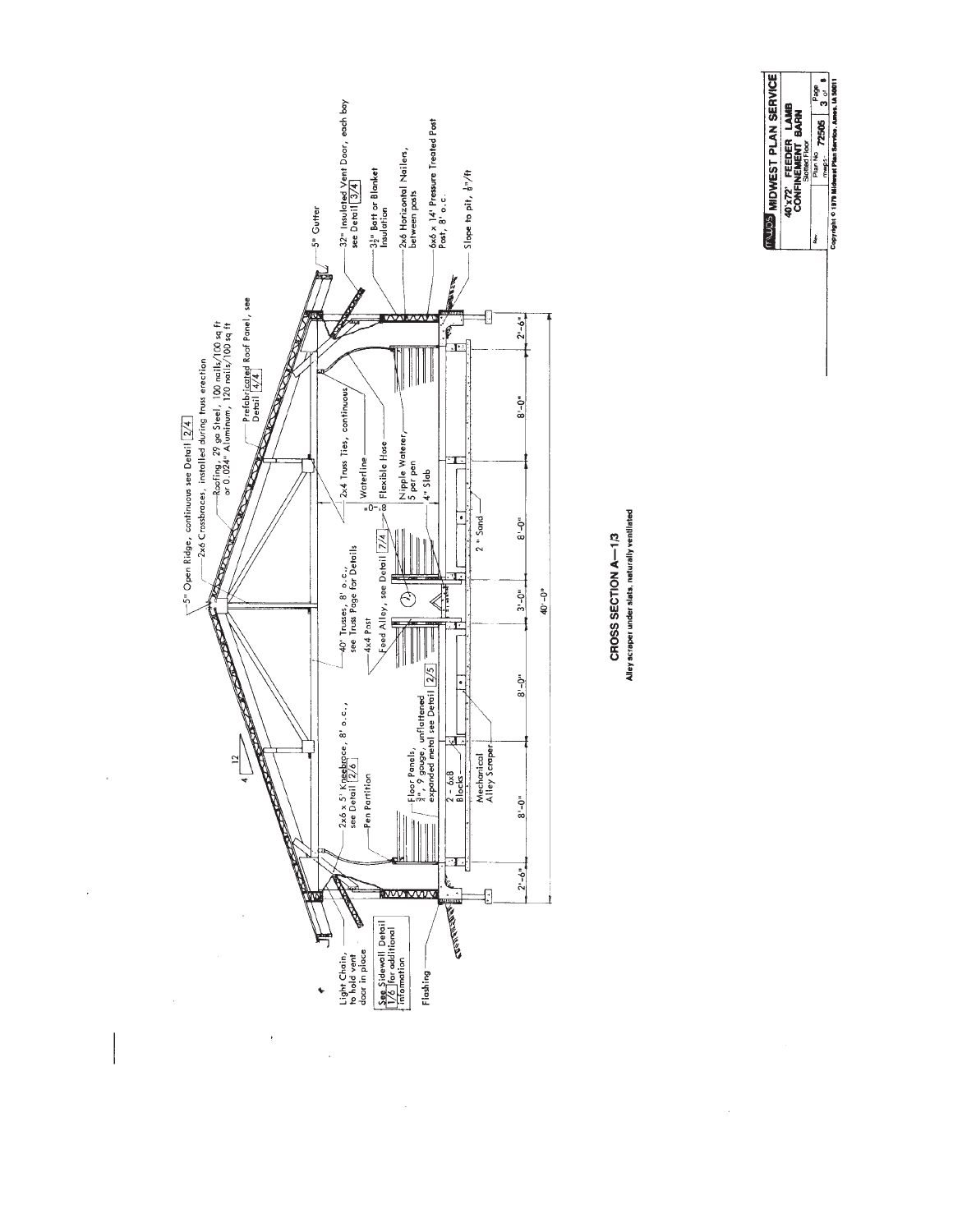

 $\frac{1}{3}$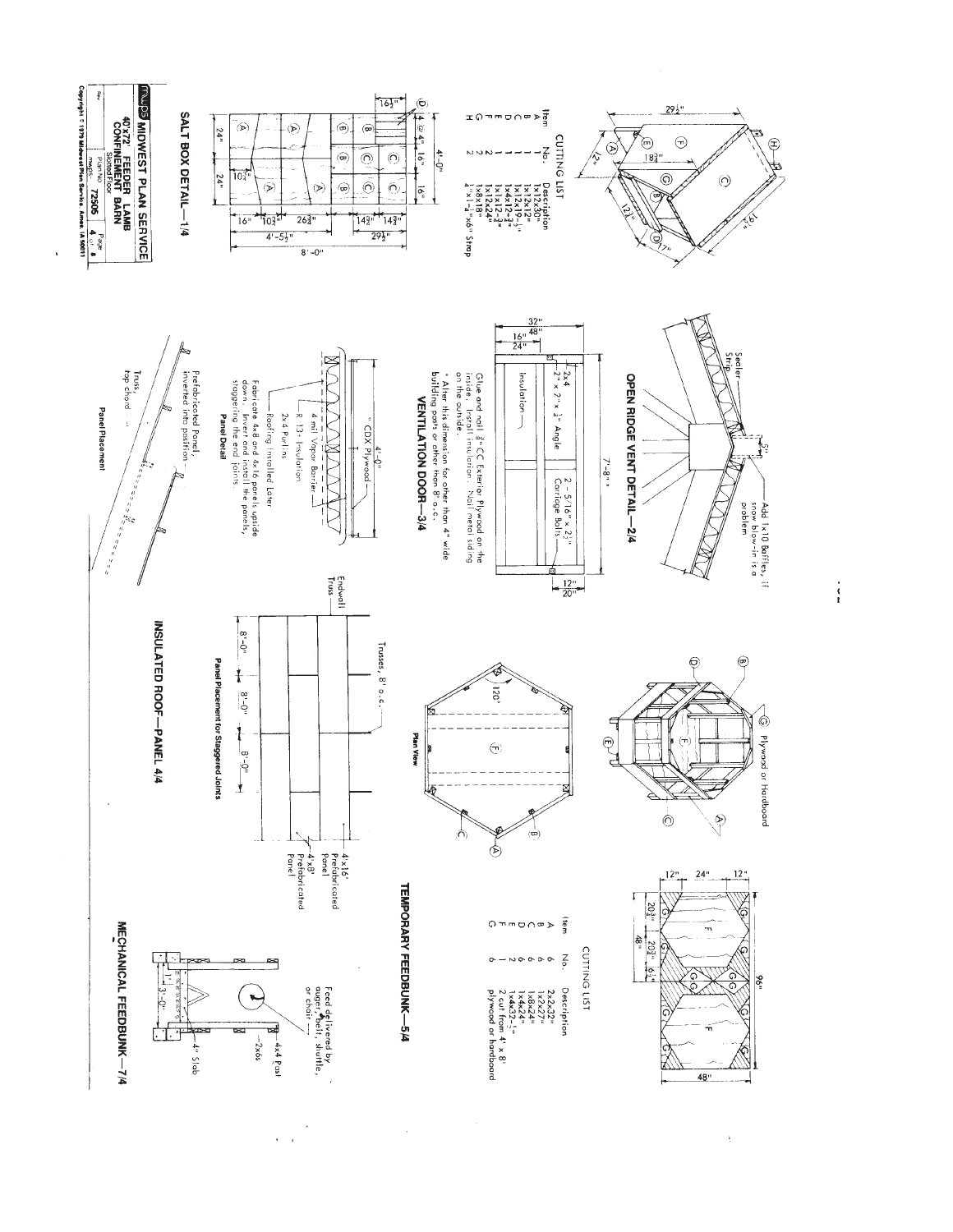